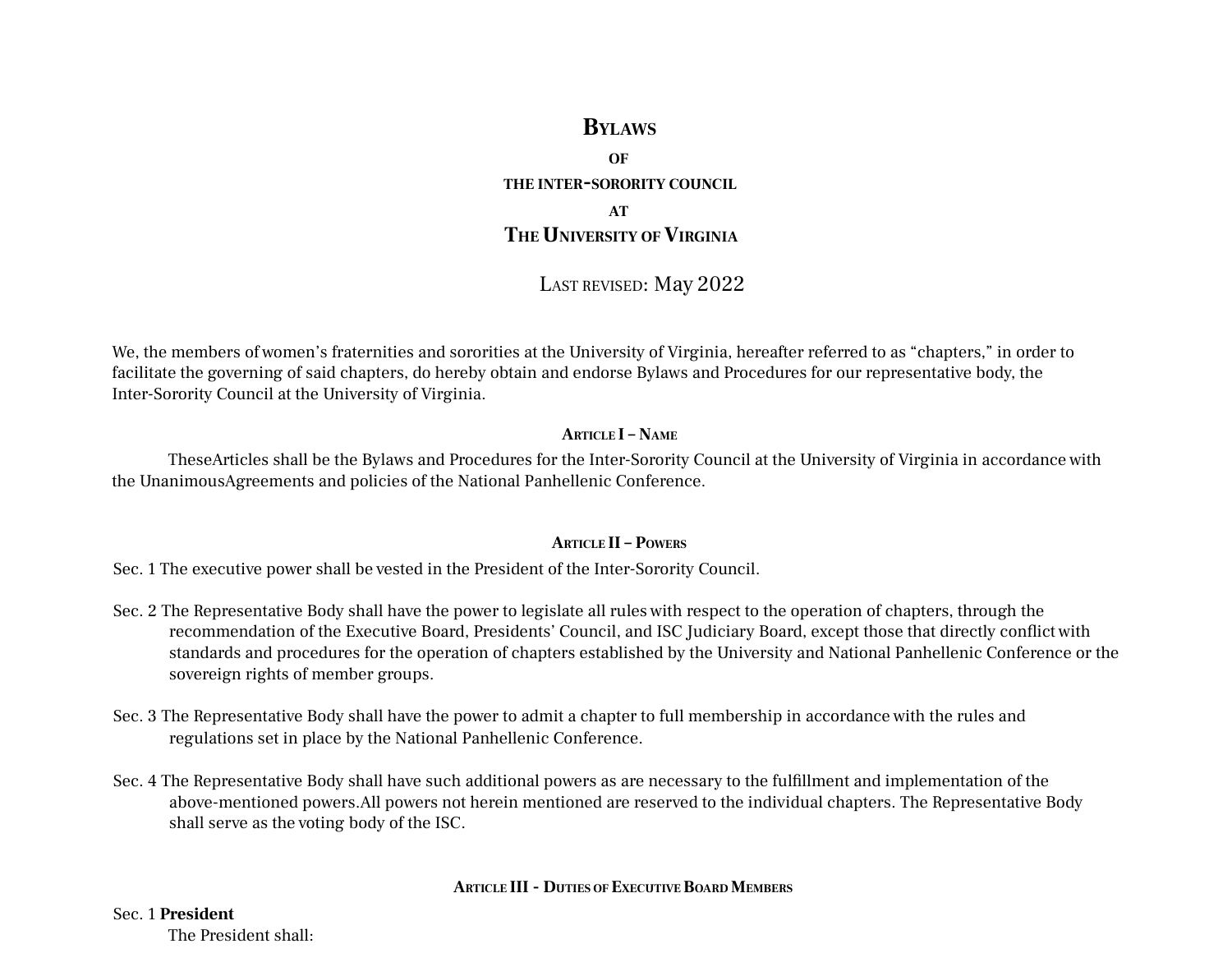A. Have overall responsibility for the operation of the ISC

B. Call and preside over all meetings of the Executive Body, including the ISC Executive Board and ISC Representative Body

C. Serve as a liaison between the ISC and the University administration

D. Call and preside over all meetings of the Presidents' Council

E. Maintain a complete and current President's file

F. Serve as the spokeswoman or representative of the ISC at all meetings and events where representation is required or needed. The President may delegate this authority to another elected officer of the Inter-Sorority Council as needed G. Serve as a liaison to the MGC President, the NPHC President, and IFC President to maintain strong relationships with these organizations

H.Advise all ISC chairwomen about programming and events

- I. Complete all official paperwork required by the National Panhellenic Conference (NPC), the University of Virginia, or any other CIO group at the University of Virginia
- J. Communicate regularly with the NPCAreaAdvisor, the Office of the Dean of Students, and the Office of Fraternity and Sorority Life at the University of Virginia

K. Schedule and organize the ISC Executive Board elections and selections process

L. Design and preside over at least one New Member Education session for the following Formal Recruitment New Member period in conjunction with the incoming Vice President of Recruitment - PNM Affairs.

M. Serve on and preside over the ISC Recruitment Executive Board

## Sec. 2 **Vice President of Judiciary**

The Vice President for Judiciary shall:

- A. Oversee judicial process for chapters violating the ISC's Bylaws or Standards of Conduct, University Standards of Conduct, or NPC UnanimousAgreements.
- B. Conduct meditations for offending chapters according to the guidelines provided in the most recent edition of the NPC's Manual of Information, working with offending chapters to analyze conflicts and design constructive responses to given matters
- C. Serve as the Chair of the ISC Judiciary Board
- D. Select and train Judiciary Board representatives
- E. Coordinate the date, time, and location of all mediations, judicial hearings and Judiciary Board meetings
- F. Represent ISC as a body during mediations
- G. Maintain a complete and current Judiciary file
- H. Update and review the ISC Bylaws, Standards of Conduct, and all other documents which codify rules governing the ISC
- I. Serve on the ISC Recruitment Executive Board
- J. Notify in writing all representatives of their failure to attend meetings or to fulfill other requirements
- K. Perform all duties of the President in the event of her absence, inability to serve, or her resignation

## Sec. 3 **Vice Presidents of Recruitment** (PNM Affairs and Chapter Management)

Both Vice Presidents of Recruitment shall:

A. Oversee the operation and progress of the Formal Recruitment process, which includes but is not limited to: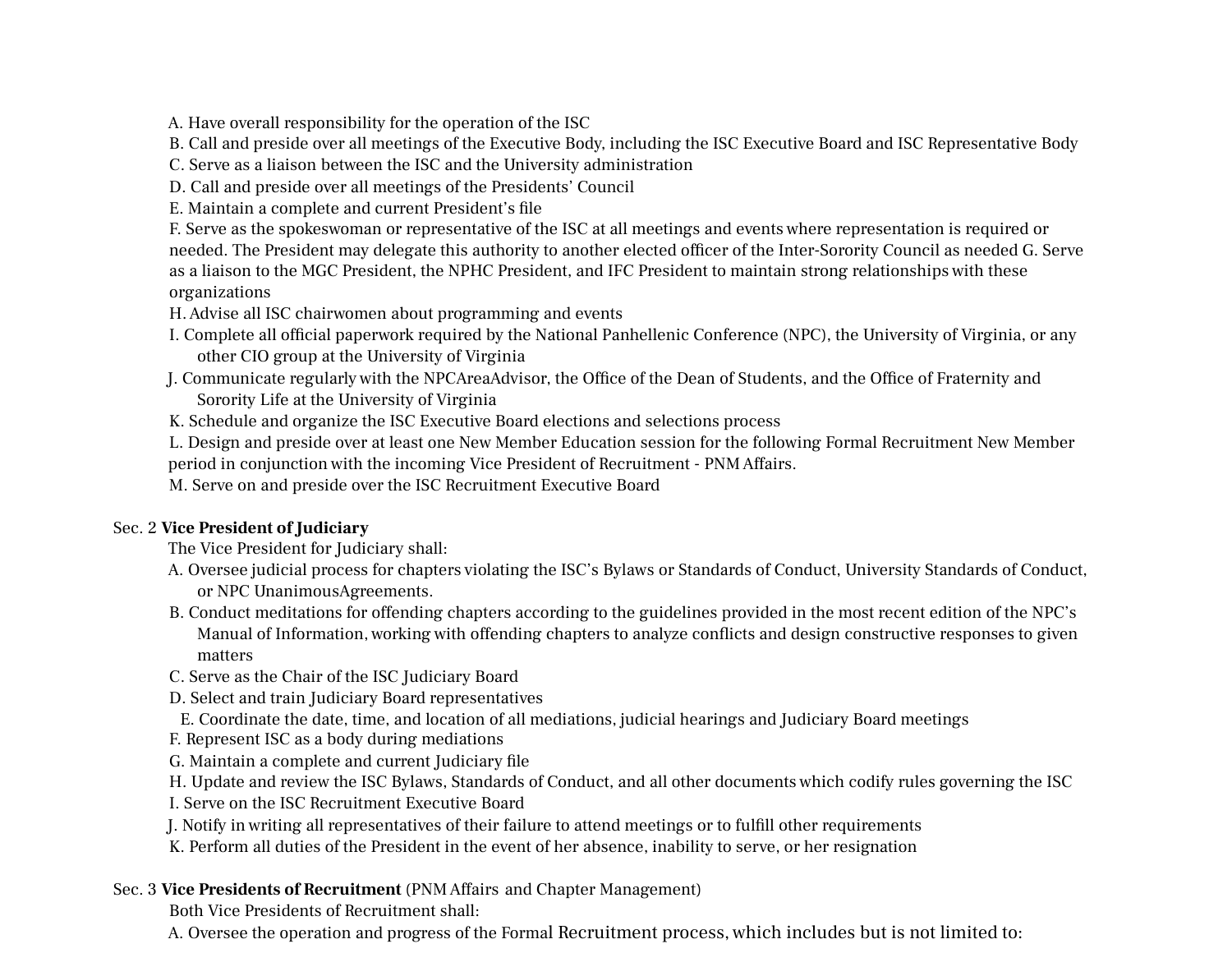1. Setting the Formal Recruitment calendar

2. Managing Recruitment Registration

3. Leading and training the ISC Recruitment Executive Board

4. Bid-matching

5. Overseeing any Recruitment-related publicity, including the design and creation of the Recruitment Booklet for Potential New Members

6. Formulating necessary Recruitment regulations (which must be approved by vote of the Representative Body) 7. Devise an evaluation of Recruitment, and submit results to the ISC and the Office of Fraternity and Sorority life B. Keep in constant contact with individual chapter Recruitment Chairs prior to and throughout the Recruitment process C. Serve on the ISC Recruitment Team

The Vice President of Recruitment PNM Affairs shall:

A. Manage recruitment registration and scheduling.

B. Work with the Pi Chi Directors to select and train Pi Chis.

C. Design and preside over at least one New Member Education session for the following Formal Recruitment New Member period in conjunction with the incoming President

The Vice President of Recruitment Chapter Management shall:

A. Call and preside over meetings of the chapter Recruitment Chairs

B. Oversee implementation of Recruitment Regulations and Policies among ISC Chapters

### Sec. 4 **Vice President of Finance**

The Vice President for Finance shall:

A. Be responsible for the general supervision of the finances of the ISC

- 1. Receive all payments due to the ISC, collect all dues, and give receipts
- 2. Be responsible for the prompt payment of all bills of the ISC
- 3. Maintain current financial records and an annual report at the close of her term in office
- 4. Keep track of any ISC Executive Board expenses
- 5. Prepare a budget to be completed no later than one month into the Spring session
- 6. Manage co-sponsorship requests
- B.Assess chapter dues annually and work with the community to determine if an increase in dues is needed
- C. Keep current roll of the members of the ISC and call roll at all regular ISC meetings

D. Keep current statistics and records concerning the following:

- 7. Names and number of initiated members and new members
- 8. Dates of establishment of each chapter
- 9. Chapter Presidents
- 10. ISC Representatives
- 11. ISC Executive Board
- 12. ChapterAdvisors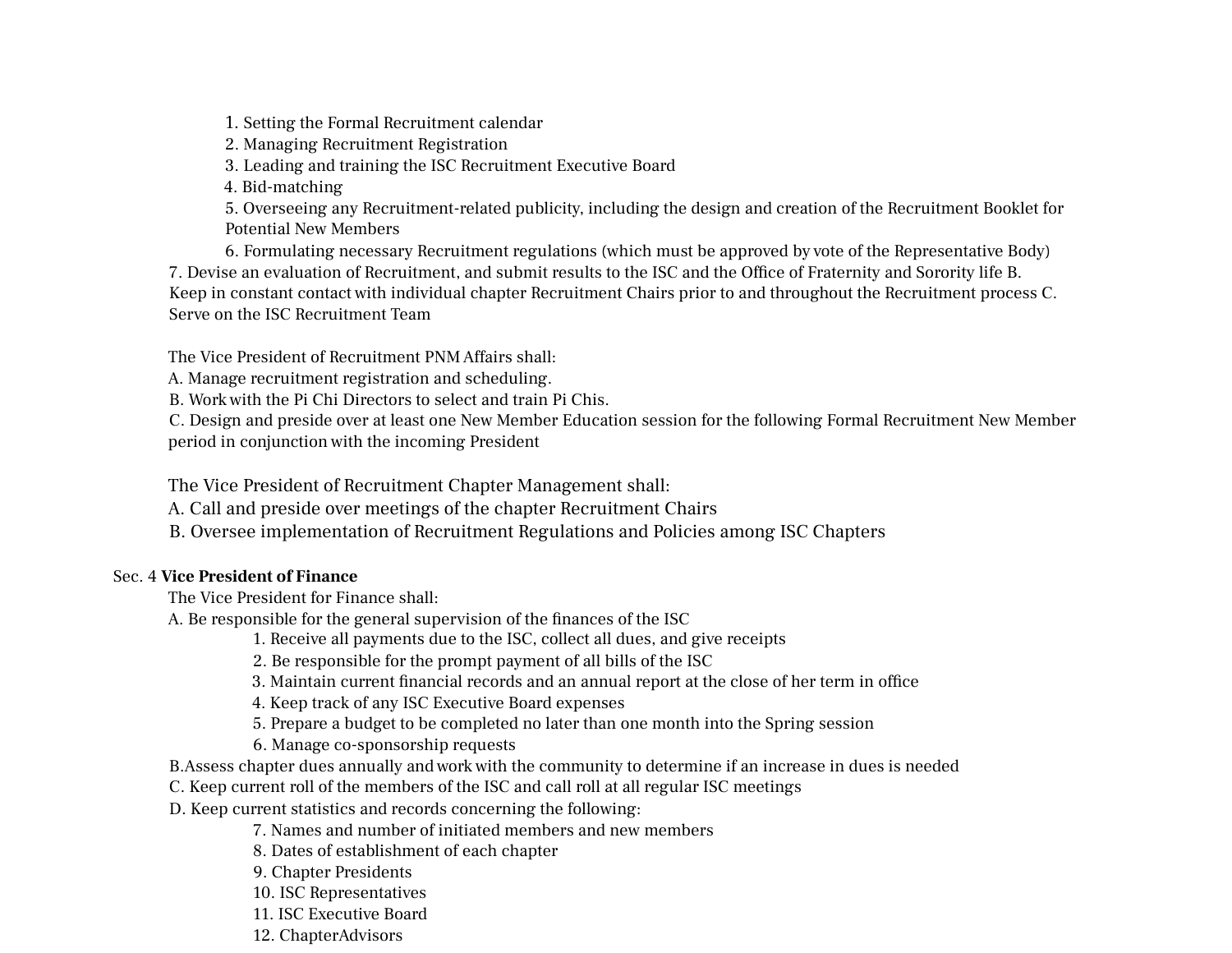13. House Corporation Members

14. House Directors

15. Committee Members

E. Keep full minutes of all meetings of the Executive Board and the Representative Body

F. Maintain a complete and current file, which will include the minutes of the meetings of the ISC and records of vote results G. Maintain historical files for the Inter-Sorority Council

H. Serve on the ISC Recruitment Executive Board and oversee maintenance and spending of Recruitment Budget

## Sec. 5 **Vice President of Diversity, Equity and Inclusion**

The Vice President of Diversity, Equity and Inclusion shall:

- A. Work with VP Finance to ensure scholarships for underrepresented groups in the ISC
- B. Develop implicit bias training, as specified in the Strategic Plan
- C. Develop new member education programs to include diversity and inclusion education, as specified in the Strategic Plan
- D. Work as part of Recruitment Executive Board to make recruitment a more values-based structure
	- 1. Keep indicators of socioeconomic status removed from registration
	- 2. Create and implement a plan for Pi Chis to keep personal belongings of potential new members out of sight of recruiting sisters.
	- 3. Run information session/panel for PNMs, with the panel comprised of women in the ISC that are a part of underrepresented groups in the panhellenic community
	- 4. Act as a member of ISC executive board during recruitment, speaking with PNMs that want to address an experience in a chapter that made them uncomfortable
- E. Lead ISC Diversity and Outreach committee
- F. Develop and implement an underrepresented population mentorship with the UVA student body interested in joining the panhellenic community
- G. Gather information about ISC community satisfaction, how comfortable members feel in their chapters, and demographic information from ISC chapters (all voluntary)
- H. Encourage chapters to have their own Diversity and Inclusion chair, either affiliated with or not affiliated with the ISC Diversity and Outreach committee to work towards goals within each chapter
- I. Work with the Vice President of Judiciary during hearings and mediations to ensure that the values of diversity, equity and inclusion are upheld during judicial proceedings

### Sec. 6 **Community Service Chair**

The Community Service Chair shall:

A. Plan and coordinate all ISC-sponsored community service initiatives to benefit the greater Charlottesville community B.Assist in awarding the ServiceAward to the most deserving chapter at theAnnual GreekAwards Ceremony C. Work closely with ISC's philanthropy, the UVA Women's Center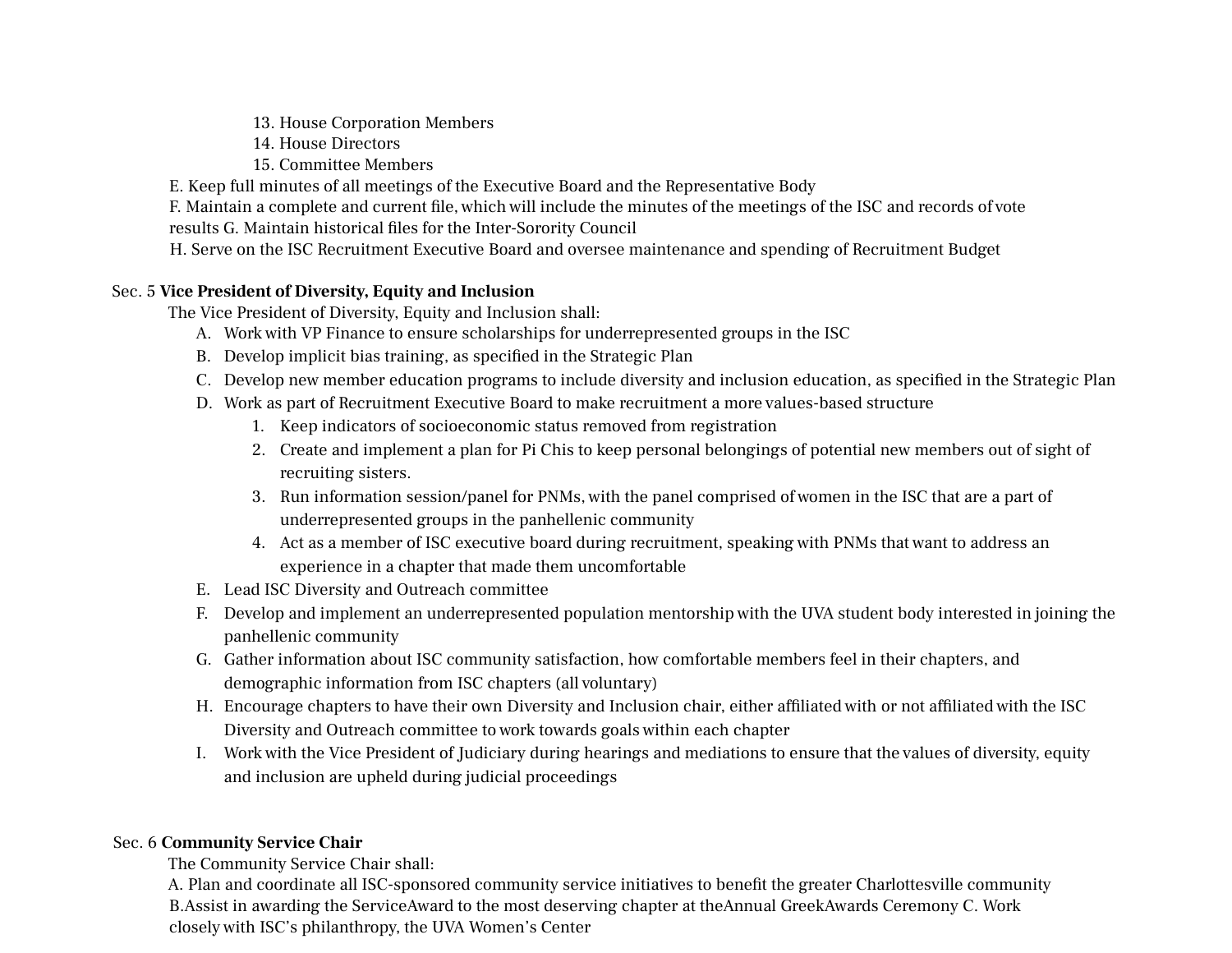D. Plan an all-ISC service project each spring, as well as smaller service projects in partnership with other Greek councils or groups on Grounds

E. Organize and maintain any other appropriate community-related programs

#### Sec. 7 **Diversity & Outreach Chair**

The Diversity & Outreach Chair shall:

A. Serve as the ISC's representative to the Inter-Greek Committee (MGC, NPHC & IFC)

B. Stay attuned to events around grounds surrounding cultural awareness and promote these events to the ISC community through leadership channels and the ISC newsletter

C. Partner with organizations around Grounds and in Charlottesville to create programming and host co-sponsored events D. Work with VP-Finance to create new scholarship opportunities to make the ISC more financially accessible E. Work with the VPs of Recruitment and the Public Relations Chair to create a welcoming and inclusive Recruitment process and outreach

#### Sec. 8 **Public Relations Chair**

The Public Relations Chair shall:

A. Promote and publicize all ISC-sponsored and co-sponsored projects and events

B. Maintain and update the ISC WordPress website and any ISC social media accounts, posting consistently on Facebook and Instagram

C. Coordinate with members of the ISC Executive Board to facilitate community-wide outreach for various events and opportunities.

D. Collect, organize, distribute community-wide news and events within the ISC's weekly newsletter

E. Design and order all merchandise intended for the Executive Board, excluding that intended for recruitment

F. Work closely with other Executive Board Chairs to publicize events

G. Create and direct an ISC recruitment video each Fall

H. Design the Formal Recruitment Booklet

I. Organize an ISC headshot session with a professional photographer each Spring

#### Sec. 9 **Panhellenic Counselor Directors**

The Panhellenic Counselor Director shall:

A. Plan and coordinate the training and activities of Panhellenic Counselors

B. Select Panhellenic Counselors in the fall semester with assistance from the Recruitment Executive Board

C. Serve as a Panhellenic Counselor in case of an emergency absence of a Panhellenic Counselor

D. Serve on the ISC Recruitment Executive Board

#### Sec. 10 **Wellness Chair**

The Wellness Chair shall:

A. Plan and coordinate educational programming dealing with specific health and safety issues for ISC women

B.Act as a liaison between the Women's Center and the ISC Community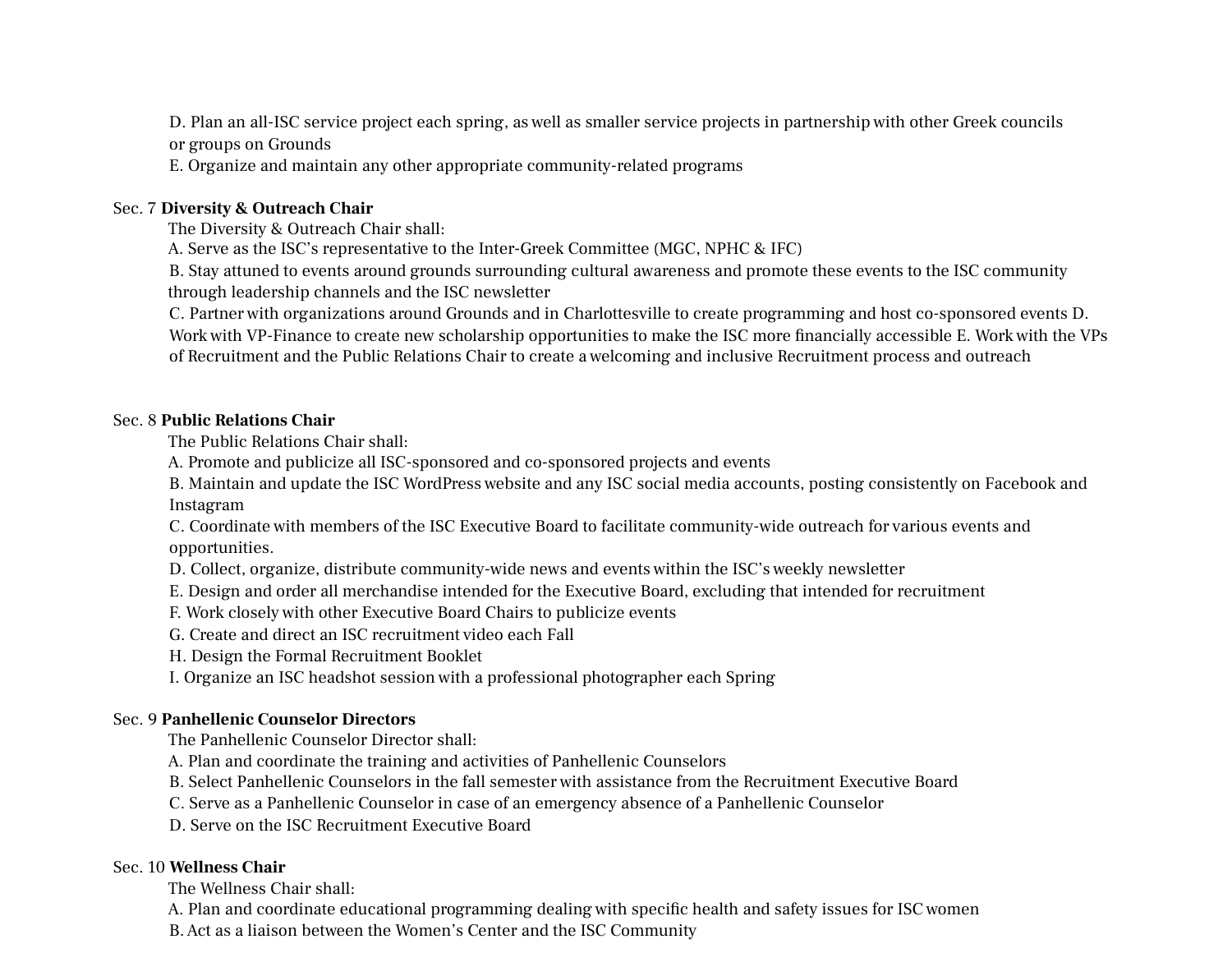C. Involve the ISC in women's issues in the UVa and Charlottesville communities

D. Promotes and supports the physical, emotional and mental well-being of sorority women

E. Create structures to support sorority women going through difficult times

F. Plan and execute a Wellness Week complete with educational programming each Fall

#### Sec. 11 **Women's Issues Chair**

The Women's Issues Chair shall:

A. Brainstorm and execute creative initiatives and programming that focus on women's empowerment, fostering solidarity within the ISC community and amongst all UVA women.

B.Advocate for women's issues both within the ISC community, on Grounds and in Charlottesville

C. Spearhead projects promoting female empowerment, such as the Free Menstrual Hygiene Products Initiative, as well as new and innovative ideas

D. Provide educational opportunities for chapter women surrounding women's rights and gender equality

#### Sec. 12 **Sisterhood Chair**

The Sisterhood Chair shall:

A. Promote unity among ISC women of different chapters through planning and coordinating ISC community-wide social events and service initiatives, while advancing relationships among the fifteen chapters

B. Encourage and facilitate interaction and co-sponsored events between chapters, including educational, service, professional development and bonding opportunities for ISC members

C. Work with other chairs to plan events bringing sorority women from different chapters together and promote sisterhood amongst the entire ISC community

D.Accept and review nominations to select the ISC Woman of the Month

### Sec. 13 **Computer Chair**

The Computer Chair shall:

A. Manage the recruitment computer management system

B. Plan and coordinate the training of chapter Computer Chairs

C. Communicate with chapters and Pi Chis about recruitment schedules and party lists

D. Select, work with, and train theAssistant Computer Chair and help with all duties delegated to theAssistant Computer Chair

E. Serve on the ISC Recruitment Executive Board

## Sec. 14 **Sustainability Chair**

*The Sustainability Chair shall:*

A. Provide educational opportunities for chapter women surrounding sustainability

B. Work with the Wellness Chair to connect sustainability, women's health, and wellness through programming and events

C. Support and advertise events around Grounds surrounding sustainability

D. Work with other sustainability-focused CIOs on grounds to promote events encouraging sustainability measures throughout the Greek community and beyond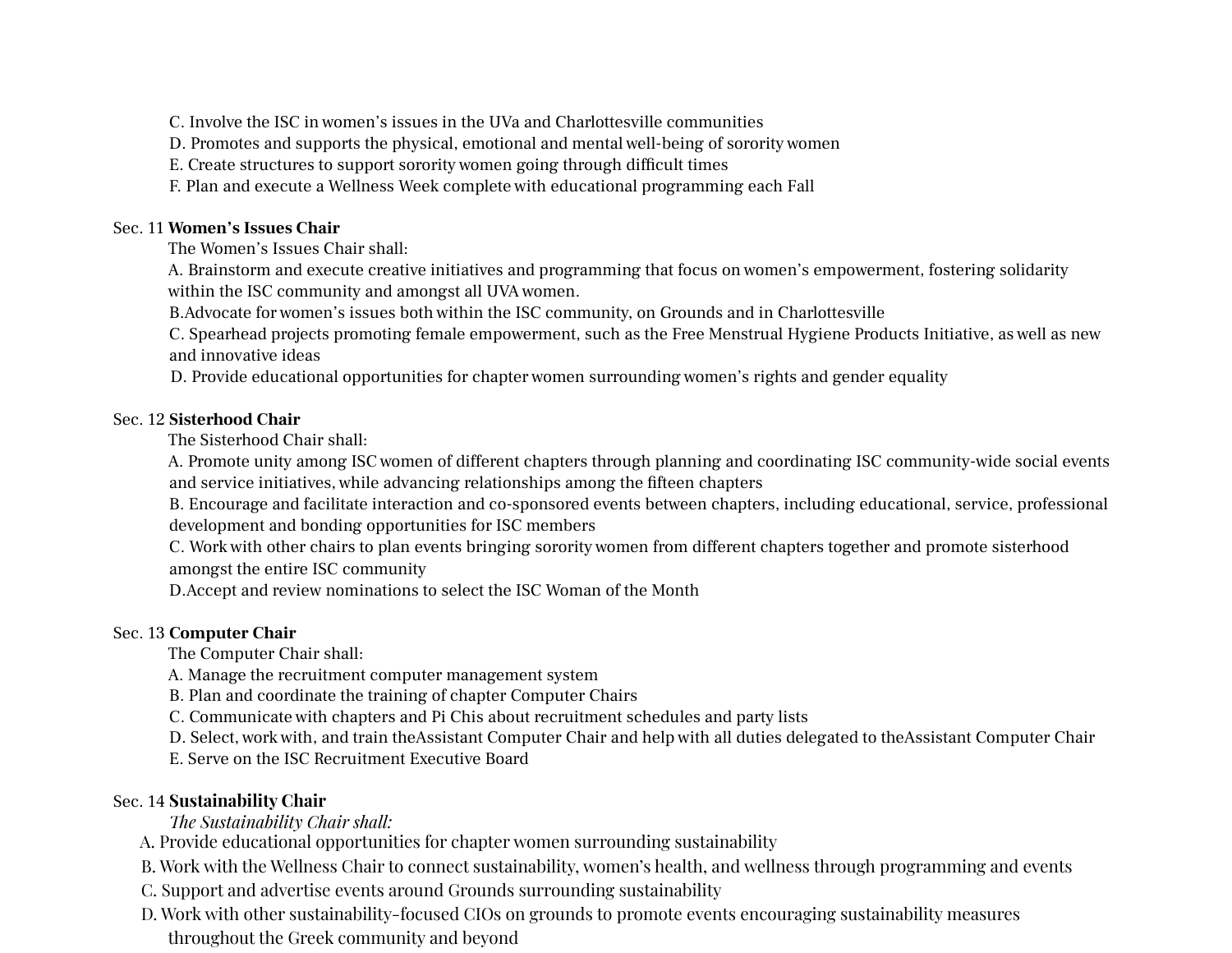- Sec. 15 In addition to aforementioned responsibilities, all Executive Board members shall perform all other duties pertaining to her respective office.
- Sec. 16 While serving her term on the ISC, each member of the Executive Board shall maintain a completely unbiased perspective and shall represent the best interests of the ISC community at large in all that she does.

#### **ARTICLE IV – JUDICIAL POWERS**

- Sec. 1All judicial and appellate powers are vested in the Inter-Sorority Council Vice President of Judiciary and ISC Judicial Board Representatives.All judicial policies and procedures shall follow the guidelines outlined within the most recent edition of the NPC Manual of Information.
- Sec. 2 The Vice President of Judiciary and ISC Judicial Board Representatives shall have the power to adjudicate disputes of alleged misconduct between chapters arising from violations of the Inter-Sorority Council Bylaws, Standards of Conduct, the University Standards of Conduct, or NPC UnanimousAgreements.
- Sec. 3 Infractions violating the ISC's Recruitment Regulations shall be handled by the Outgoing and Incoming Vice Presidents of Judiciary.
- Sec. 4A. Each academic year chapters will rotate service on the Judicial Board. In the case of a judicial hearing, the jurors shall be called upon to hear the trial and assist the Vice President of Judiciary with investigative responsibilities. B. The VP-Judiciary shall choose eight chapters to appoint/elect jury representatives in the first academic year. The following academic year, the remaining seven chapters who were not previously represented shall serve.The chapters represented shall alternate on a yearly basis in accordance with the academic calendar.

#### **ARTICLE V – OPERATION OF THE REPRESENTATIVE BODY**

- Sec. 1 Each chapter shall be allowed one representative. Each representative shall be an active member in a chapter recognized by the University. Every chapter shall have one vote per member group and must be represented to receive its vote. If a representative is unable to attend a meeting, an alternate may be sent to represent the chapter.
- Sec. 2 Each representative will keep her chapter informed of ISC business and, in turn, will report to the ISC on the happenings in her respective chapter.
- Sec. 3 Duties of all representatives shall be to:
	- A.Attend weekly ISC Executive Body meetings
	- B. Report to her chapter on the business of the ISC, including all ISC governing document revisions during the two week period before voting.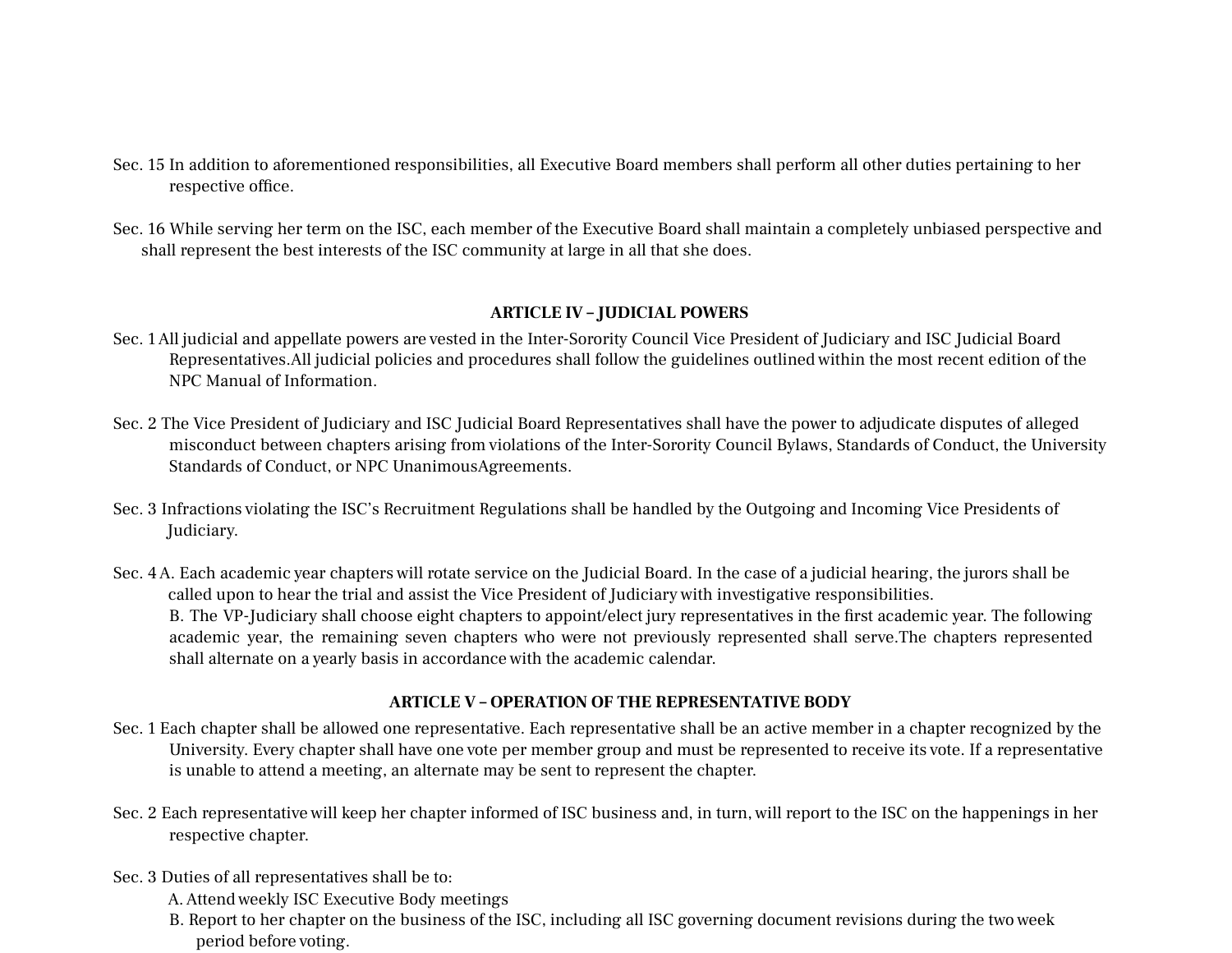C. Meet, when necessary, with members of the Office of the Dean of Students and members of the Office of Fraternity and Sorority Life

D. Collaborate with the ISC Executive Board, Chapter Presidents, Chapter Judiciary Board Representatives, and Recruitment Chairs to work through issues and best represent the interests of their respective chapters and the ISC community at large

E. Communicate relevant ISC, UVA, and Charlottesville updates and news to respective chapter communities

F. Facilitate and encourage positive inter-Greek relations by assisting in the facilitation and organization for inter-Greek activities and community service efforts

- G. Participate in the planning and organizing of her chapter's participation in Greek community events, or delegate these responsibilities to another chapter member
- H. Vote on behalf of her chapter in all matters requiring a vote of the Representative Body and report the outcome of these votes to her chapter's executive board

Sec. 4 Judicial Duties of all representatives shall be to:

A. Serve as liaison between their chapters and the ISC Vice President of Judiciary

B. Promote education through positive outreach among the ISC community about relevant and updated Judicial Policies

C.Assist with revisions to the Bylaws and Standards of Conduct

D. Serve as a counselor, hearing officer or secretary in the case of a hearing panel

Sec. 5 Delinquency: If an ISC Representative fails three times in one semester to fulfill one or any combination of her listed duties, the chapter will be notified.

Sec. 6A Representative's term of office is the same as that of all elected officers of the ISC. She must serve from the beginning of the spring semester until the completion of the fall semester.

#### **ARTICLE VI – ELECTIONSAND SELECTIONS**

- Sec. 1 The President, the Vice President for Judiciary, Vice President for Recruitment Potential New Members, Vice President for Recruitment - Chapter Management, and the Vice President for Finance shall be elected during the fall semester of the academic year and the chairs selected immediately following elections during the fall semester of the academic year.
- Sec. 2 The Executive Board shall determine the date of elections and selections during the spring semester. The ISC President will notify chapters of the Election/Selection schedule by the beginning of the fall semester.
- Sec. 3 To be eligible for election and to serve as President or as a Vice President position, the following must apply: A. A woman must be an active member of a chapter recognized by the University and the Inter-Sorority Council B.A woman may not be an incoming ISC Representative, Chapter President, or hold any Executive level office within her chapter C.A woman must be a full-time student and in good academic standing as defined by the University of Virginia and in good standing with her respective chapter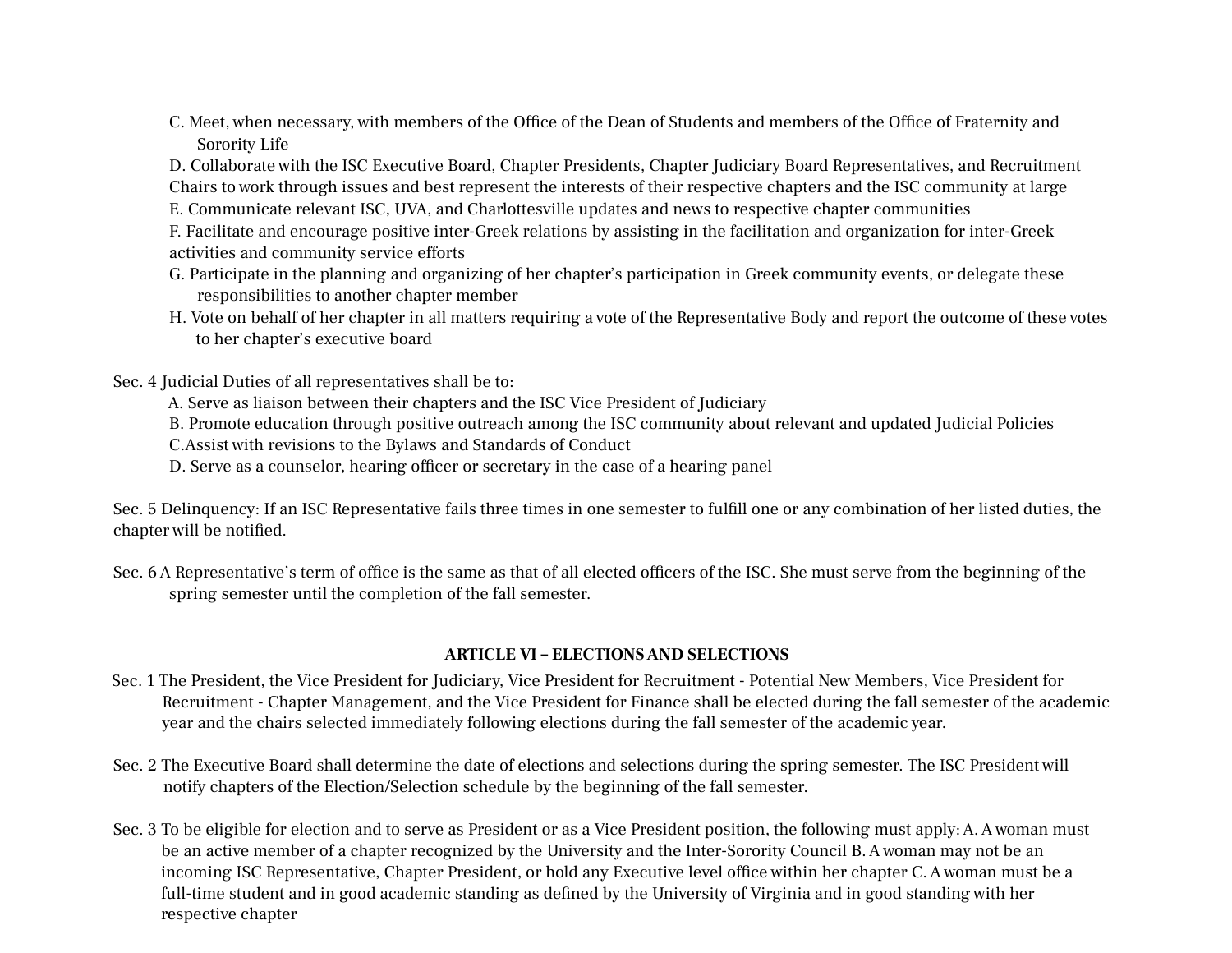Sec. 4 To be eligible for election and to serve as President, the following must apply:

A. The candidate for President must be in the Fall semester of her Third Year upon election; she shall serve as President in the Spring of her Third Year and the Fall of her Fourth Year.

B. The candidate for Vice President of Recruitment - Chapter Management must have participated in Formal Recruitment on the Chapter side

Sec 5. Positional Qualifications for Elected Offices: (Candidates must meet at least one of the specified requirements of the desired position to be eligible)

A. President

i. Served on the ISC Executive Board ii. Served as an ISC Chapter Delegate iii. Served as an ISC Chapter Executive Board Member

B. Vice President for Judiciary

i. Served on the ISC Executive Board

ii. Served as an ISC Chapter Delegate

iii. Served as an ISC Judiciary Board Representative

iii. Served on her Chapter Judicial Board

C. Vice President for Recruitment - Potential New Members

i. Served on the ISC Executive Board

ii. Served as an ISC Chapter Delegate

iii. Served in a prior leadership position in an ISC chapter

iv. Served as a Pi Chi

D. Vice President for Recruitment - Chapter Management

i. Served on the ISC Executive Board

ii. Served as an ISC Chapter Delegate

iii. Served in a prior leadership position in an ISC chapter

#### E. Vice President for Finance

i. Served on the ISC Executive Board ii. Served as an ISC Chapter Delegate iii. Served in a prior leadership position in an ISC chapter iv. Served in a budget management position or financial operation capacity in an outside organization

Sec. 6 Elections

A. Any candidate who fulfills the overall and positional requirements for a position may run for election. No formal nomination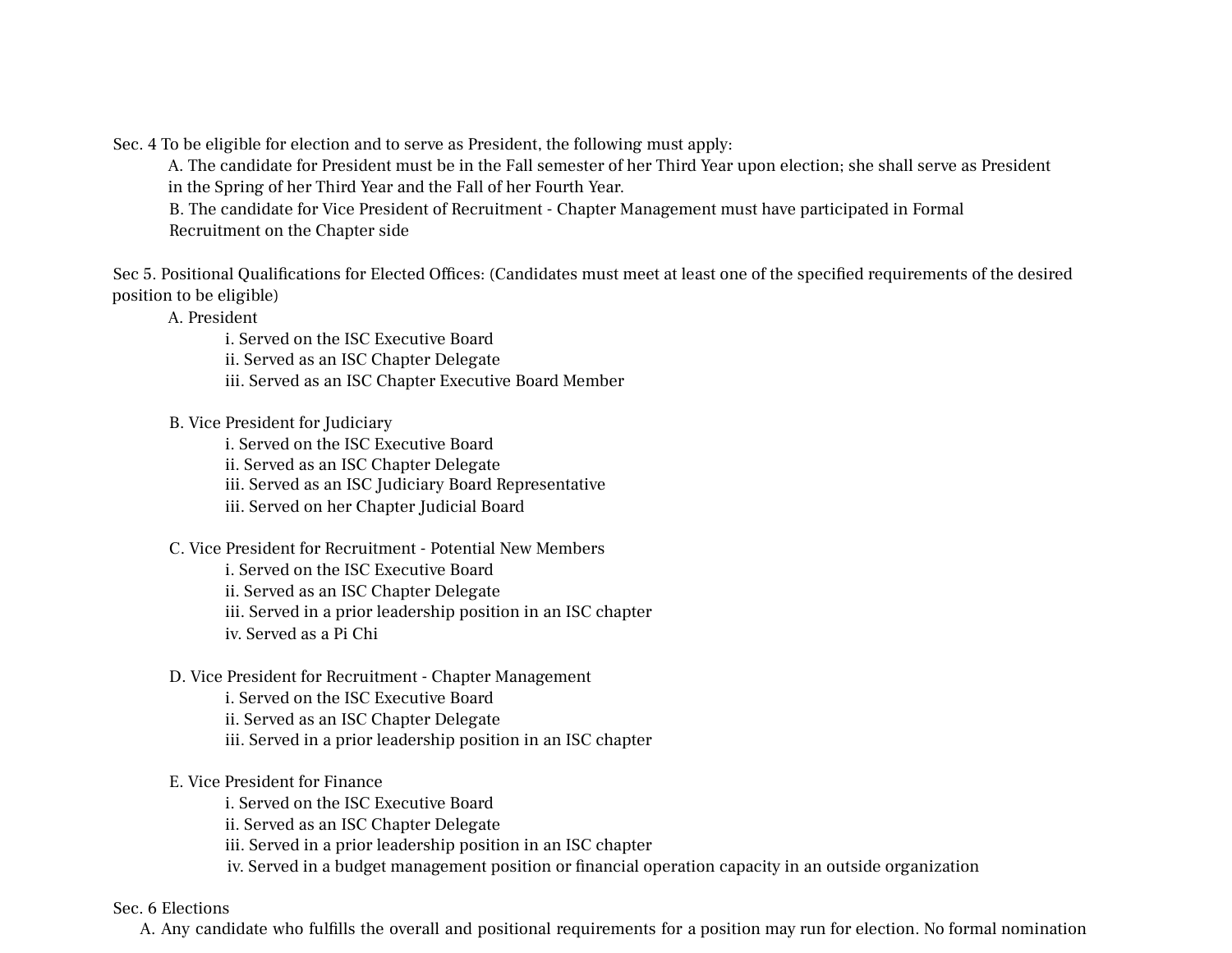process is required. In order to nominate herself, the individual who seeks to run for election needs to contact the individual currently serving in the desired position.

- B. Following the timetable established by the Executive Board, candidates may send their letters of intent to the ISC President who will forward them to appropriate voting members. The letters of intent shall be no longer than one page with proper MLA formatting. The candidate may not read or access letters of intent from past years – the ISC President shall provide the candidate with a sample letter of intent template.
- C. If the candidate plans to run down, she must submit an abbreviated letter of intent (3-4 sentences) along with her primary letter of intent for any position she is considering running for.
- D. On the day of elections, each candidate for an office will give a three to five minute speech. Prior to the speeches, all candidates for the particular office shall leave the room.
- E. Directly following the speech, questions may be asked from the floor.After all candidates for an office have spoken, all candidates will leave the room and voting will commence.

F. Each chapter will vote for one candidate on a secret ballot. Two members of the chapter must be represented and should include some combination of the chapter's President, ISC Representative, or other chapter executive board members. G. The Executive Board, excluding the President, by a majority vote shall select a single candidate. This selection shall count as one additional vote. There must be a quorum of the Executive Board present in order to cast this vote.

H. The President shall count the votes. Results will be announced immediately following each such election. I.A majority vote shall be necessary to elect all officers with two-thirds of the chapters being present. J. If a candidate is not elected into a particular office, she may run for subsequently elected position, provided she is eligible for that position.

K. Run-off elections will be held in cases where no candidate has a majority of the votes cast. In the event of a tie in a two-way race, the ISC President shall cast the deciding vote anonymously.

Sec. 7 Chair Selections

- A.Appointments shall be based on the submission of an application stating qualifications, experience, and new ideas, as well as an interview with the aforementioned body.Applicants shall not campaign.
- B.Appointments shall take place no more than two weeks following the end of Formal Recruitment and according to the schedule presented by the ISC Executive Board.
- C.Appointments shall be made to the new ISC Executive Board Cabinet (President, Vice President of Judiciary, Vice Presidents of Recruitment and Vice President of Finance) as well as the respective outgoing chair position.

#### **ARTICLE VII - RESIGNATIONAND VACANCIES**

- Sec. 1Any Executive Board member may resign at any time in writing by notifying the President. Such resignation shall take effect at the time therein specified, and, unless otherwise specified, the acceptance of such resignation shall not be necessary to make it effective.
- Sec. 2 Regarding issues of vacancies, if for any reason an officer is unable to fulfill her term of office, the following shall apply:A. If the President is unable to fulfill her term with more than half of the term left, the Vice President for Judiciary will assume her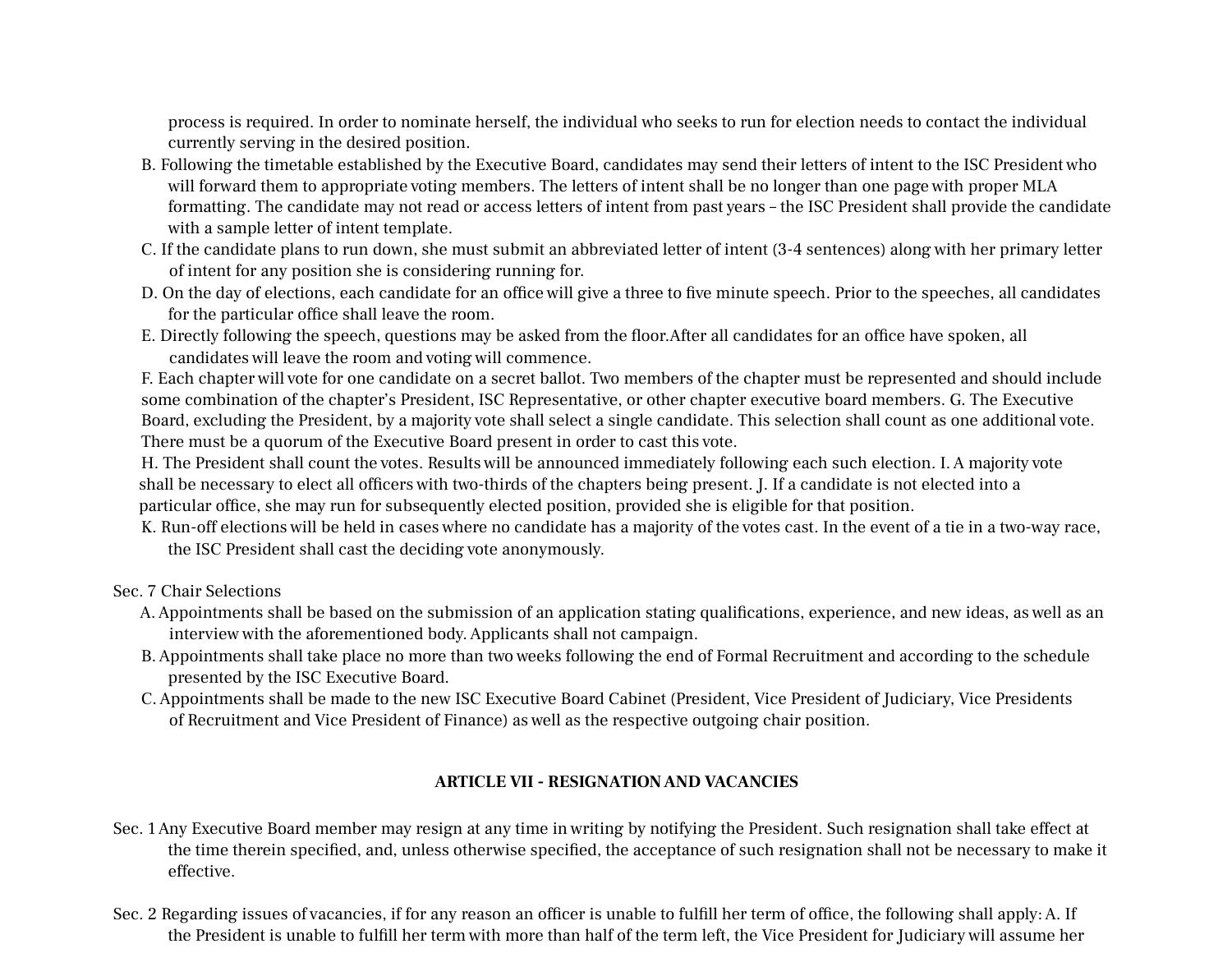position. The Vice President of Judiciary will then appoint her successor, coming from the current Executive Board or she may undertake a formal interviewing process for all ISC Chapter Members.

B. If the President is unable to fulfill her term with less than half of the term left, the Vice President of Judiciary will assume her position. The duties of the Vice President for Judiciary will then be delegated among the members of the Executive Board. C. If the Vice President for Judiciary is unable to take over for the President, the Vice President for Potential New MemberAffairs will take the place of the President.

D. If any other member of the Cabinet is unable to fulfill her duties, the remaining Cabinet officers shall appoint a successor. E. If any other member of the Executive Board is unable to fulfill her duties, the President and four Vice Presidents will appoint a successor.

- Sec. 3 Vacancies in the Representative Body shall be filled according to the procedures of the particular chapter whose representative has vacated.
- Sec. 4Any Executive Board member may be removed for violating the NPC regulations or ISC governing principles.A mediation will be conducted by the President and/or the Vice President of Judiciary against the offending party.A summary of the case decision will be presented to the Executive Board, who shall vote on the officer's removal.A two-thirds majority is required to remove the officer.

Sec. 5 If any ISC Executive Body member chooses to resign, she may not list her involvement in the Inter-Sorority Council on her resume, CV, or in any future capacity.

#### **ARTICLE VIII – FINANCES**

Sec. 1 The amount of dues of each ISC member group shall be six dollars per member and new member per semester.

Sec. 2 Chapter dues shall be based off of the total from the previous term. Members who are studying abroad will not be counted in this total.

Sec. 3 Chapter dues, payable to the Inter-Sorority Council, shall be received within two weeks of the date of the invoice. If a chapter does not pay its dues on time, a five percent charge will be added each additional week they are late. The new week period begins the day after the initial two-week period.

Sec. 4 The Vice President of Finance may recommend any chapter that has not met its complete financial obligations to the ISC Judiciary. The chapter may face sanctions as deemed necessary according to the Judiciary Board Bylaws and Procedures & VP-Judiciary.

### **ARTICLE IX - NEW MEMBER PERIODSAND INITIATION**

Sec. 1As stated in the ISC Constitution, a potential new member must have completed one full semester at the University of Virginia or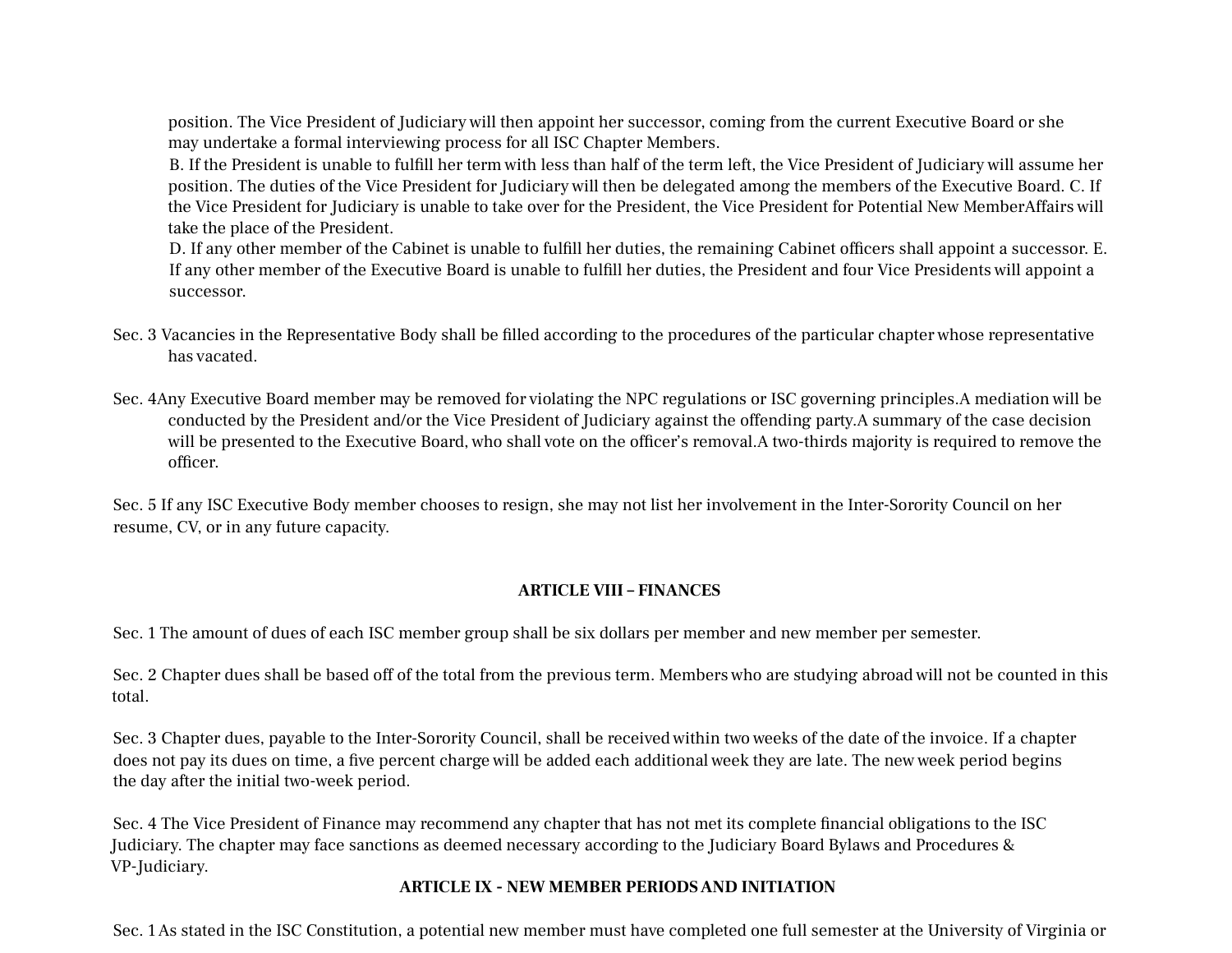at another collegiate institution in order to join an ISC chapter. In order to participate in recruitment, a potential new member must be an enrolled student at the University of Virginia at the time the recruitment period begins is recommended to have a minimum GPA of 2.0.

Sec. 2 Membership is not restricted on the basis of age, citizenship, color, disability, race, religion, national origin, political affiliations, or sexual orientation.

Sec. 3 New member periods will be determined by the specific chapter.All new members must attend the ISC New Member Education events in addition to their chapter's new member programming.

Sec. 4A new member may be initiated whenever she has met the requirements of the chapter to which she is pledged.

#### **ARTICLE X - TOTAL REVIEWAND EXTENSION**

Sec. 1 The ISC at the University of Virginia shall utilize a Two-Tiered Total model.

Sec. 2 Fall Total: Fall Total shall be reviewed in partnership with the assigned campus total consultant within one week after fall classes begin. Chapters will submit current sizes to the Vice Presidents of Recruitment prior to the first week of classes.

Sec. 3 Spring Total: To allow organizations to achieve parity as quickly as possible at the conclusion of primary recruitment, the ISC at the University of Virginia shall consult with the assigned campus total consultant and determine the Spring Total with the timing as determined by the Vice Presidents of Recruitment, as long as it is within 72 hours after the completion of the Primary Recruitment Period.

Sec. 4 The ISC may open for extension by a two-thirds vote of the Representative Body provided notice of the proposal to open for extension has been given in writing at the preceding Representative Body meeting.

Sec. 5 If, in a separate vote from raising total, the Representative Body votes to open up for extension, such a chapter shall be organized through colonization by an NPC fraternity or through organization of a local sorority, which may petition an NPC fraternity for a chapter.

Sec. 6 Consideration should be given to NPC fraternities that have previously had chapters on the campus and to those NPC fraternities which have filed letters expressing an interest in the campus.

Sec. 7 Extension shall occur according to procedures outlined in the NPC Manual of Information.

### **ARTICLE XI - MEN'S RECRUITMENT**